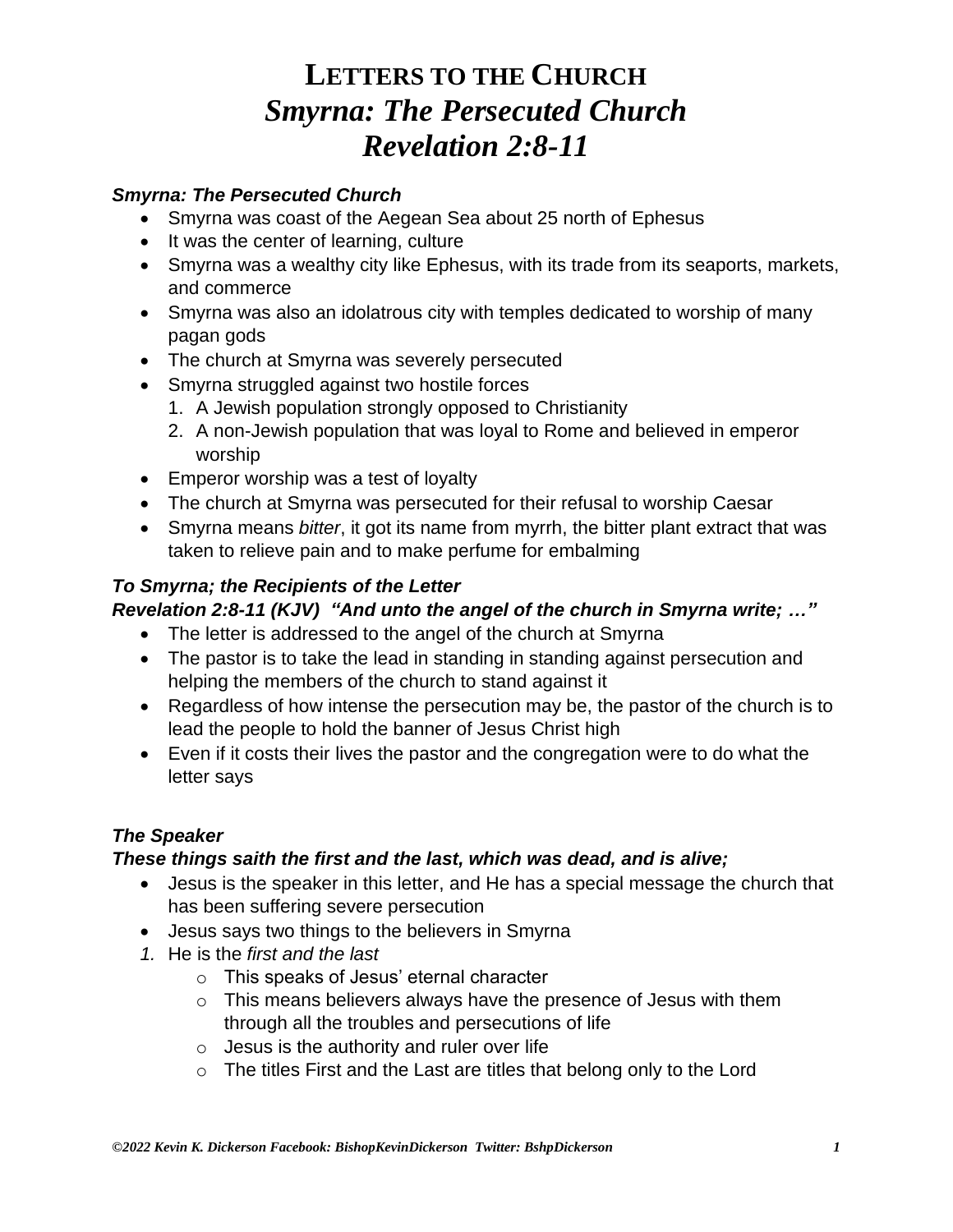- o There's only one *First and Last*, only one final authority over life; Jesus **Christ**
- 2. He is the One who *was dead and is alive again*
	- o Yes, Jesus *was* dead, but His death was only *a passing phase*, it was an *episode* He had to go through
	- o Now Jesus is alive, forever
	- o Jesus' message to the church at Smyrna and to us is as believers, no matter what you experience, it is a passing thing
	- o Jesus chose this title to remind the Christians in Smyrna that they serve a risen and victorious Lord

### *The Commendation*

#### *9 I know thy works, and tribulation, and poverty, (but thou art rich) and I know the blasphemy of them which say they are Jews, and are not, but are the synagogue of Satan.*

- The first thing Jesus says to the believers in Smyrna is *I know*
	- $\circ$  Jesus says I know because He saw the hardships and sufferings that the believers in Smyrna endured, and He's also saying I know from His own personal experiences
- Jesus says I know
	- o Your *tribulations* literally means pressure
	- $\circ$  Jesus was saying to Smyrna, I know the pressure you're under
	- o Smyrna was living under suffocating pressure
		- **EXECUTE:** Smyrna was under pressure to:
			- Say "Caesar is Lord", and if they didn't they may be thrown to hungry lions at the Colosseum, set on fire, stretched un their bones came out of socket
			- worship the pagan gods
	- o Your *poverty* being poor; destitute
	- o Smyrna was a "wealthy" city, but the Christians were *poor*
	- $\circ$  Their poverty was directly related to their faith in Jesus
	- o Because they were Christians merchants wouldn't sell to them, or customers wouldn't buy from them causing their businesses to fail, if they had a job they would never be promoted, they had no way of making a living
	- o But Jesus reminds them that they may be poor on earth, but they are rich
	- o Smyrna was *outwardly poor*, but their faith in Jesus made them *inwardly wealthy*
	- o The *blasphemy* slander, evil speaking you've endured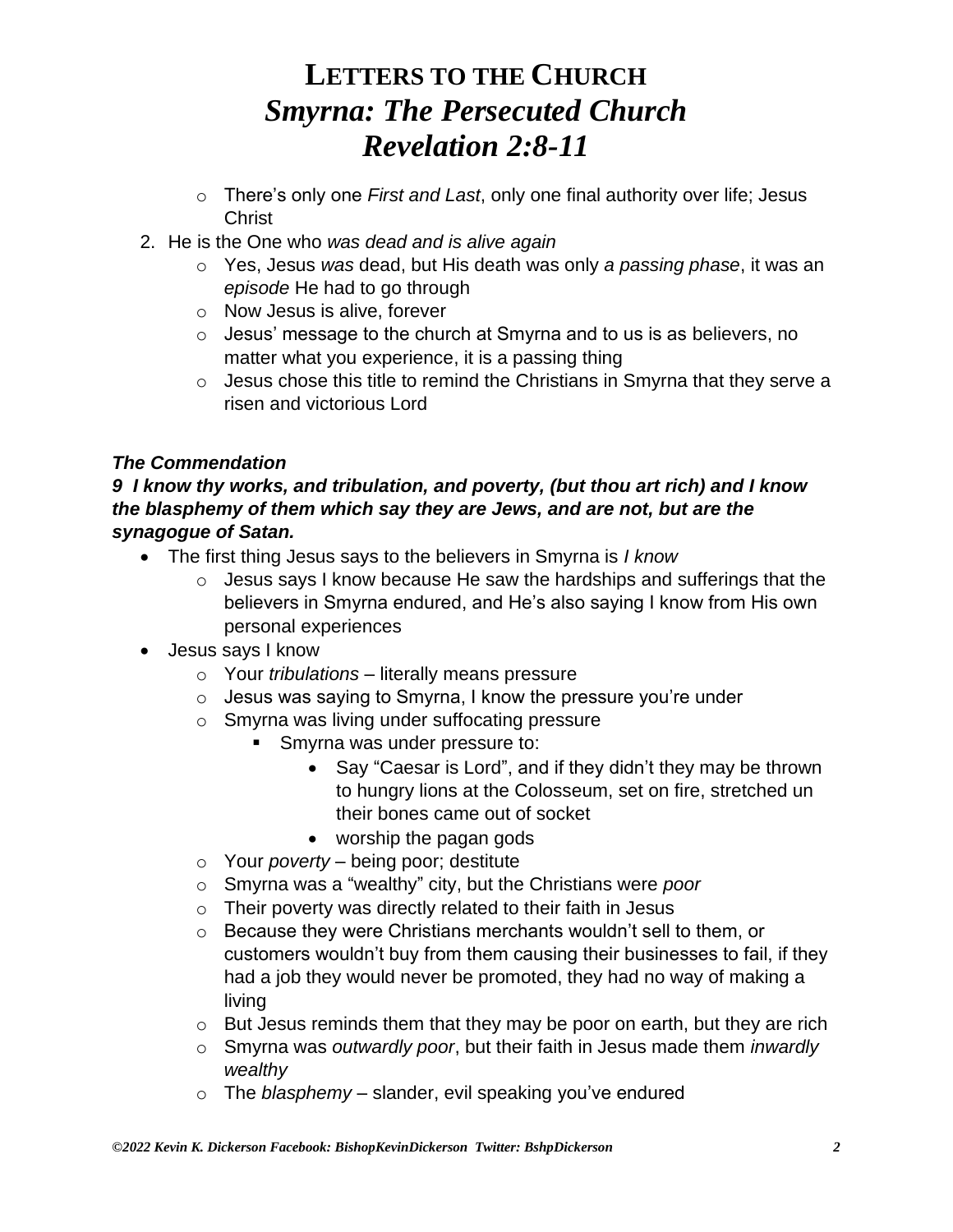- o The believers in Smyrna were able to stand against the slander of the Jews in Smyrna
- o These made false allegations about believers and reported them to Roman government
- o They were accused of immorality because they greeted each other with a "holy kiss"
- o They were accused of being "cannibals" because the believers were "eating" the body of Christ and "drinking" His blood when took part in **Communion**
- o Jesus called these evil speaking, slanderous Jesus, *the synagogue of satan*
- $\circ$  They were the synagogue of satan because they were attacking the church, they were doing "satan's will" and not God's
- o They were persecuting the real followers of God, who believed and worshipped Jesus Christ

### *The Counsel*

### *10 Fear none of those things which thou shalt suffer: behold, the devil shall cast some of you into prison, that ye may be tried; and ye shall have tribulation ten days:*

- Jesus encourages the believers in Smyrna not to fear
- Jesus says don't because fear and faith are *opposites*, you can't do both at the same time
- The devil may arouse unbelievers to persecute you, but remain faithful to Jesus
- The devil may even have some of you thrown in prison for *ten days*
- Jesus is also saying the devil is behind the suffering go through
- God is not the cause of our persecution and suffering, but God will use our suffering to draw us closer to Him and to strengthen our faith
- Jesus is saying when you go through persecution, don't be fearful, be faithful!

### *The Promise to the Overcomers*

#### *Vs. 10 "…be thou faithful unto death, and I will give thee a crown of life. 11 He that hath an ear, let him hear what the Spirit saith unto the churches; He that overcometh shall not be hurt of the second death.*

- Even though we face persecution, Jesus says remain faithful, even if it costs your life
- When we remain faithful to Jesus during persecution, we shall receive a crown of life, the reward for faithfulness to Jesus despite persecution is eternal life